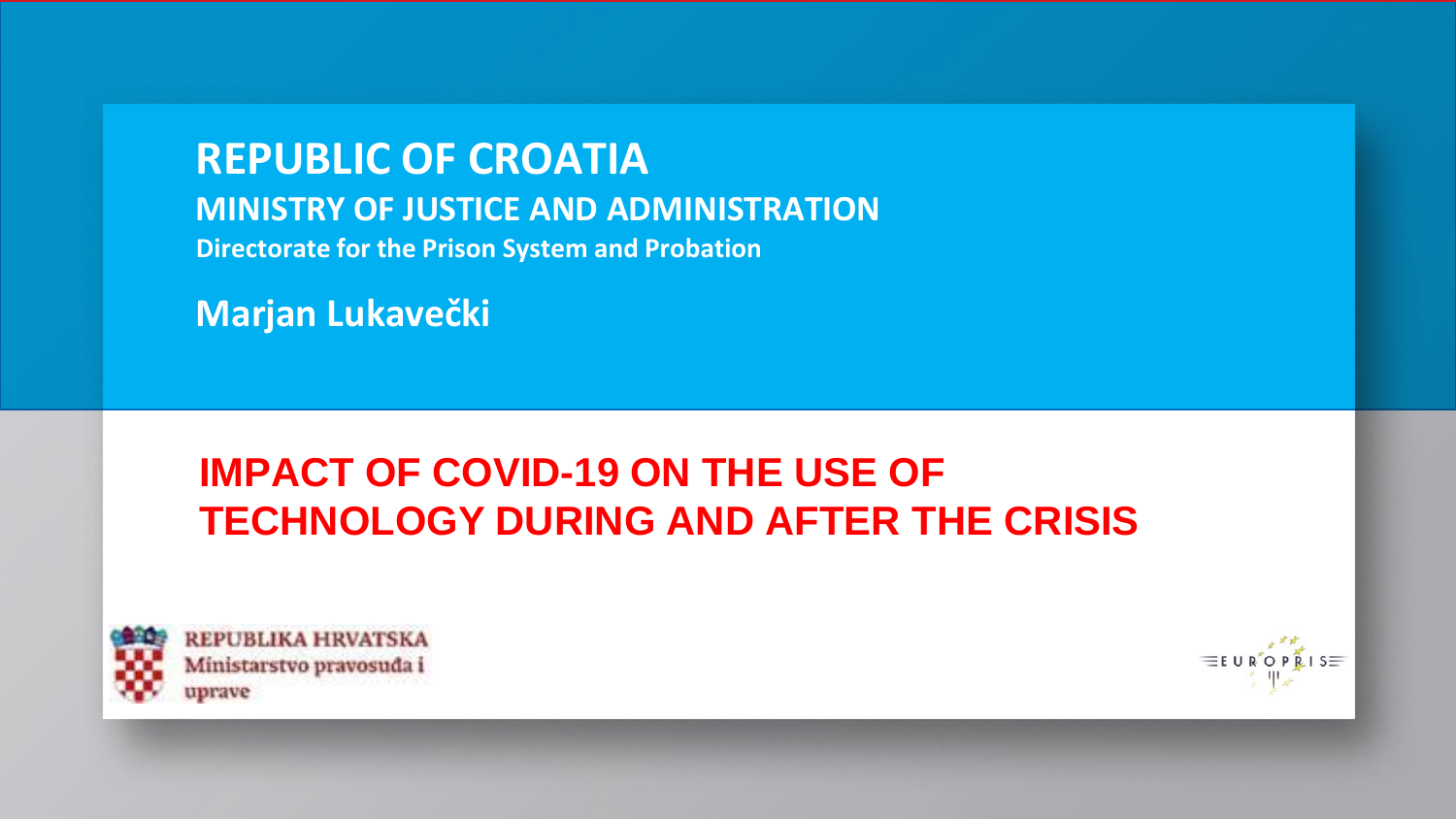## **CONTENT**

### » **CONTEXT**

- **Republic of Croatia / Prison System**
- **COVID 19 in Croatia**
- **General measures in the Prison System**
- **ICT ORIENTED MEASURES IN THE PRISON SYSTEM**
- **IMPACT OF COVID-19 ON THE USE OF TECHNOLOGY**



 $\equiv$ E U R'O P  $\tilde{R}$  I S $\equiv$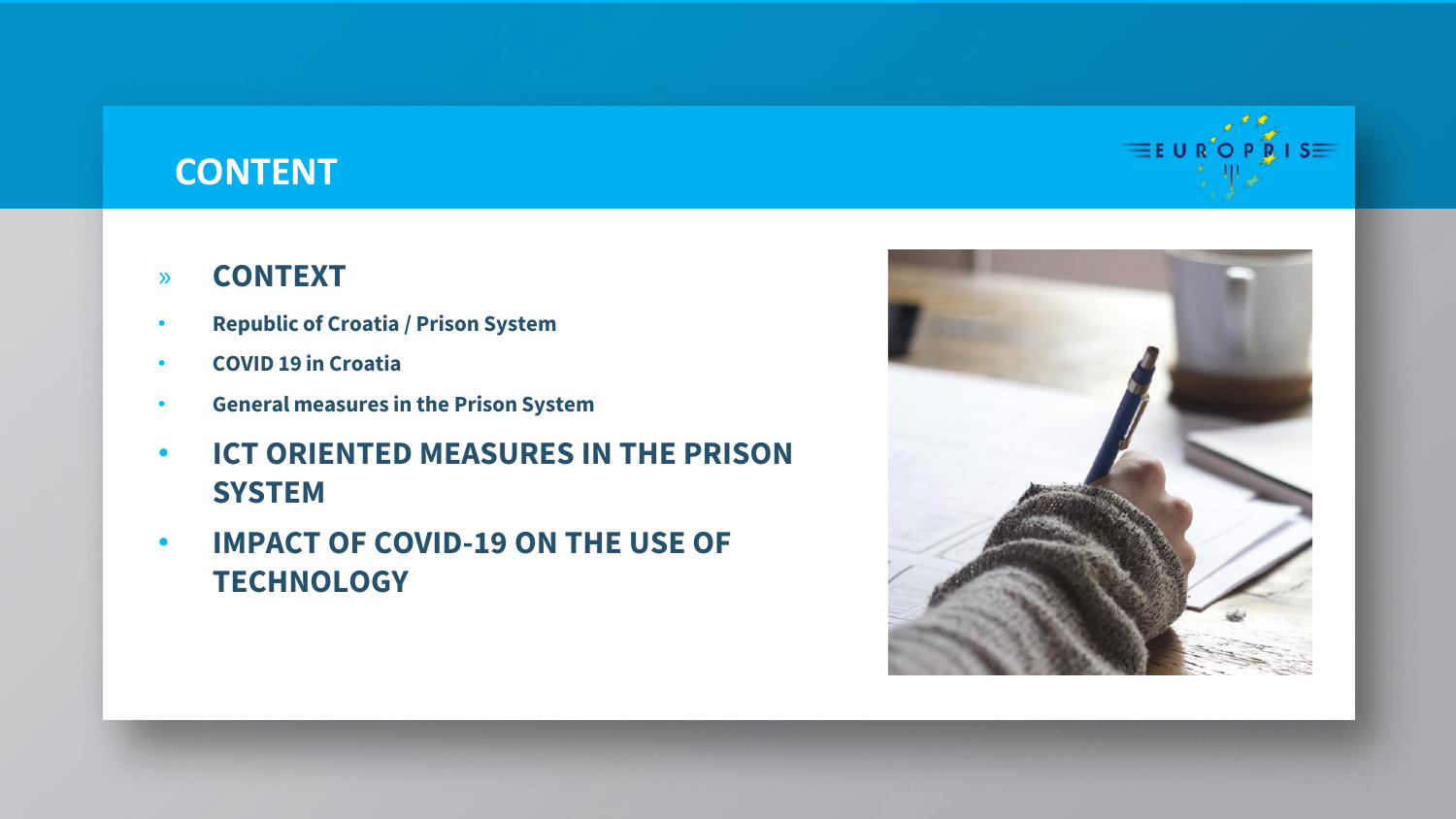# $\equiv$ E U R O P  $\hat{R}$  I S $\equiv$

#### **REPUBLIC OF CROATIA**

- » MEMBER OF EU SINCE 2013
- » POPULATION : 4,28 M according to the 2011. census
- » Prisoners: 3300
- » Number of employees: 2607

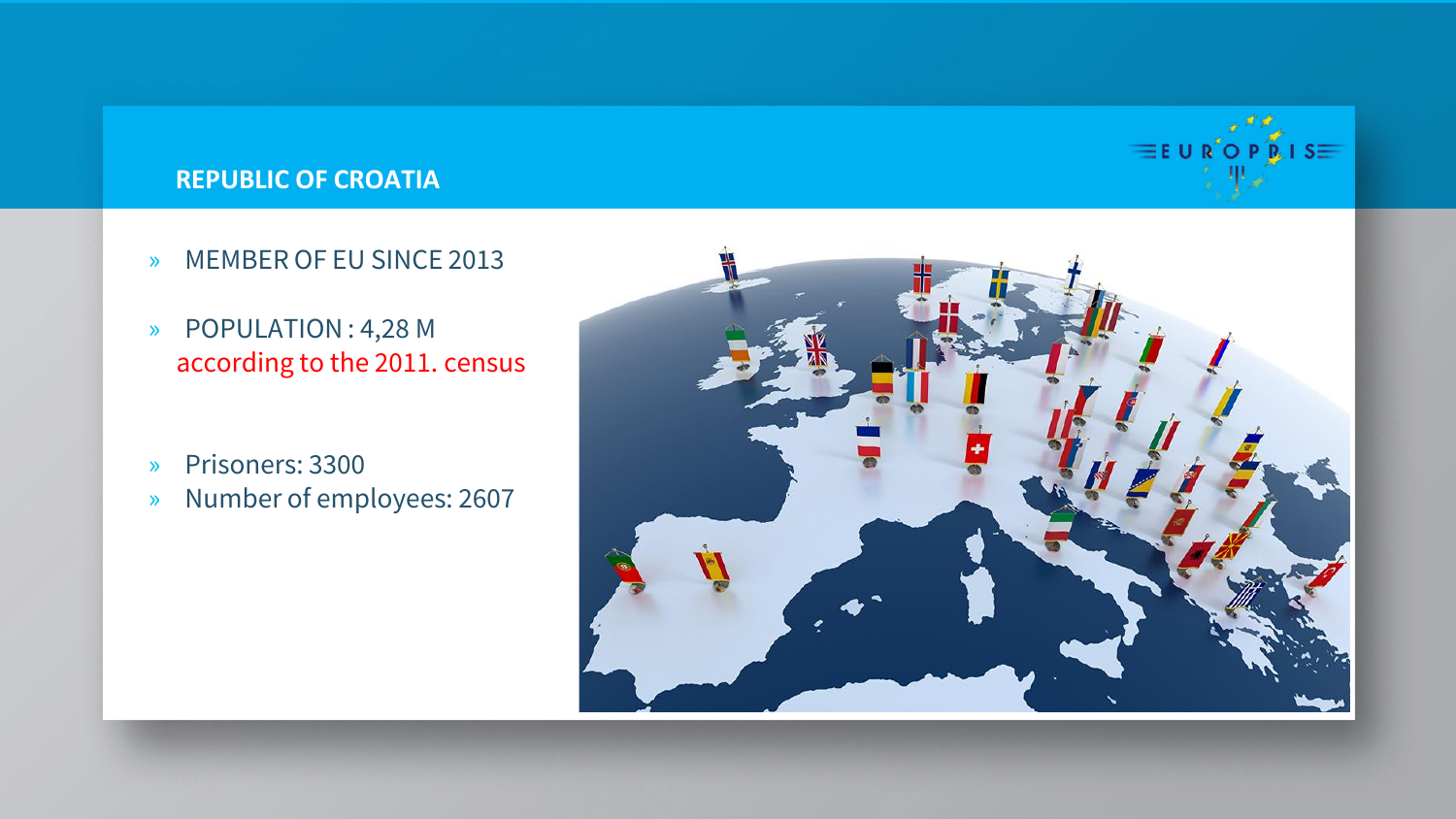

#### **PRISON SYSTEM IN CROATIA**

| <b>MINISTRY OF JUSTICE AND ADMINISTRATION</b>   |                                               |                                               |  |
|-------------------------------------------------|-----------------------------------------------|-----------------------------------------------|--|
| Directorate for the Prison System and Probation |                                               |                                               |  |
| <b>HEAD OFFICE</b><br>$\frac{1}{2}$             | Penitentiary - 7<br>察                         | <b>Probation Offices -14</b><br>$\frac{1}{2}$ |  |
| <b>Prison System</b><br>參                       | Prison $-14$<br>$\frac{1}{2}$                 |                                               |  |
| Probation                                       | Correctional institution - 2<br>$\frac{1}{2}$ |                                               |  |
|                                                 | Center - 2<br>(Diagnostics and Training)      |                                               |  |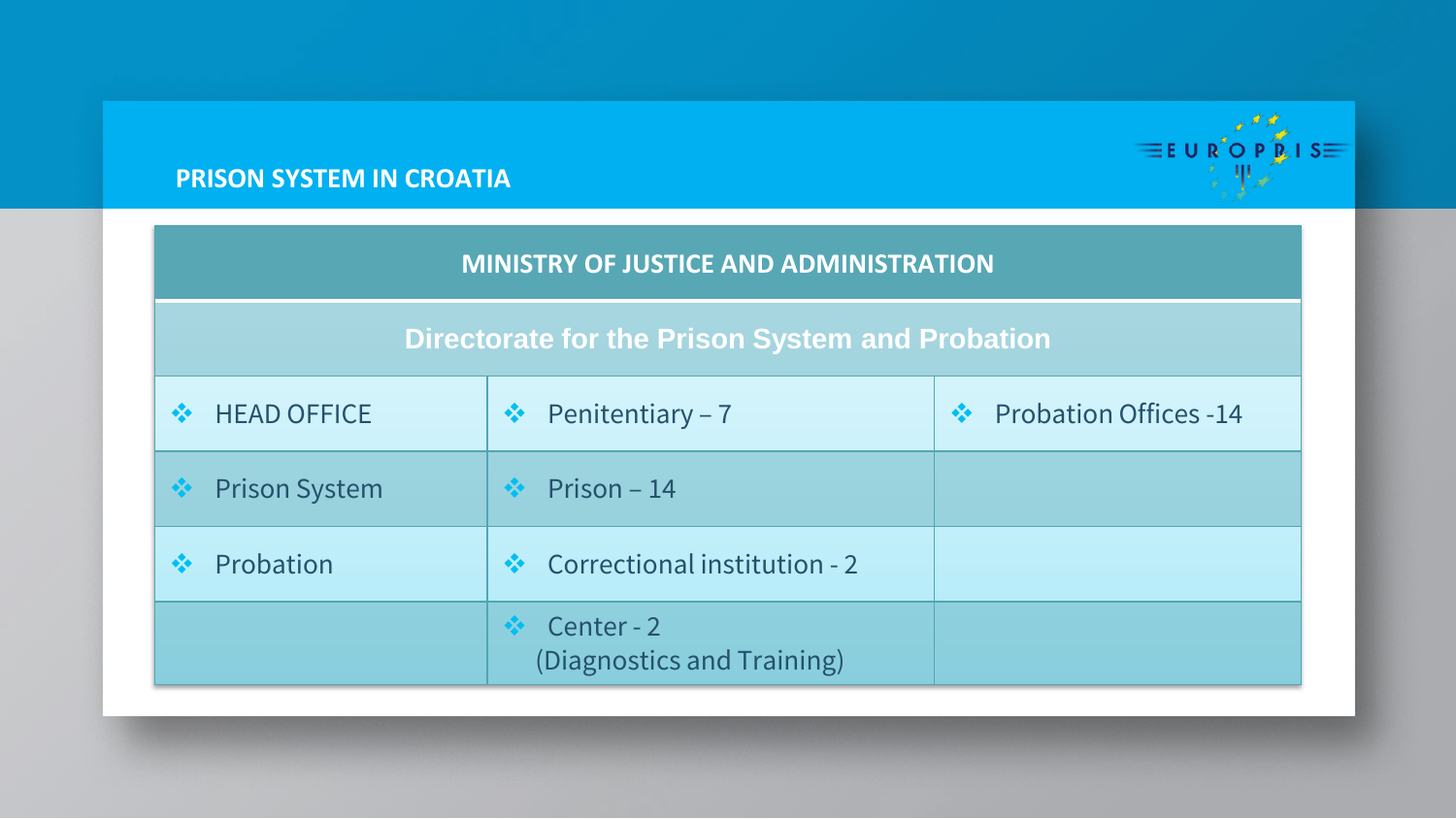**COVID 19 in Croatia (\* on 23.9.2020)**

**First Case in Croatia**

» February 24 imported from Italy » Deaths: 257

**Total number of cases**

- » Confirmed cases:
	- 15.340
- 

**Active cases of infection:**

» 1268

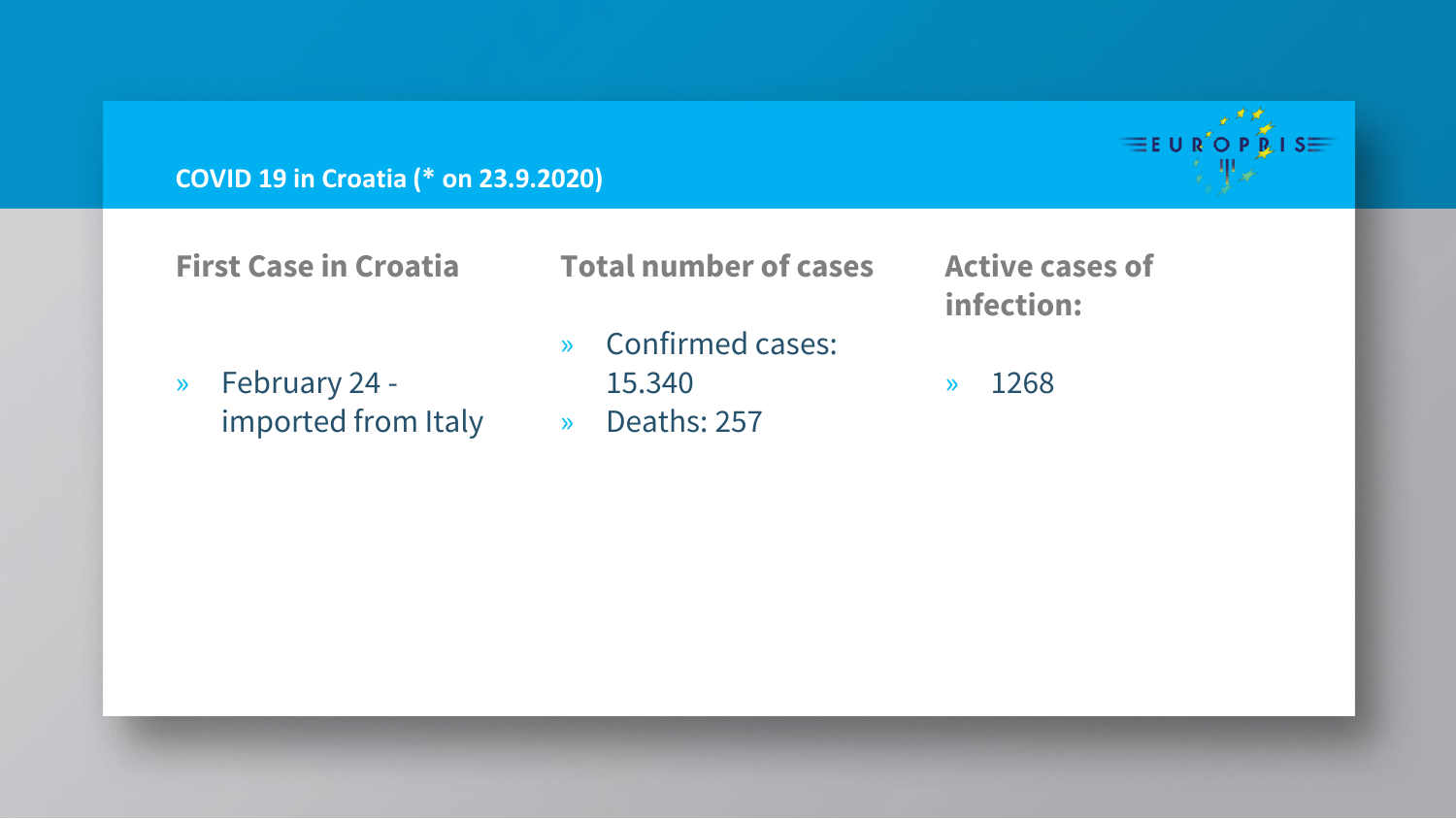#### **The course of the COVID 19 crisis**



 $\equiv$ EUR<sup>\*</sup>OPRIS $\equiv$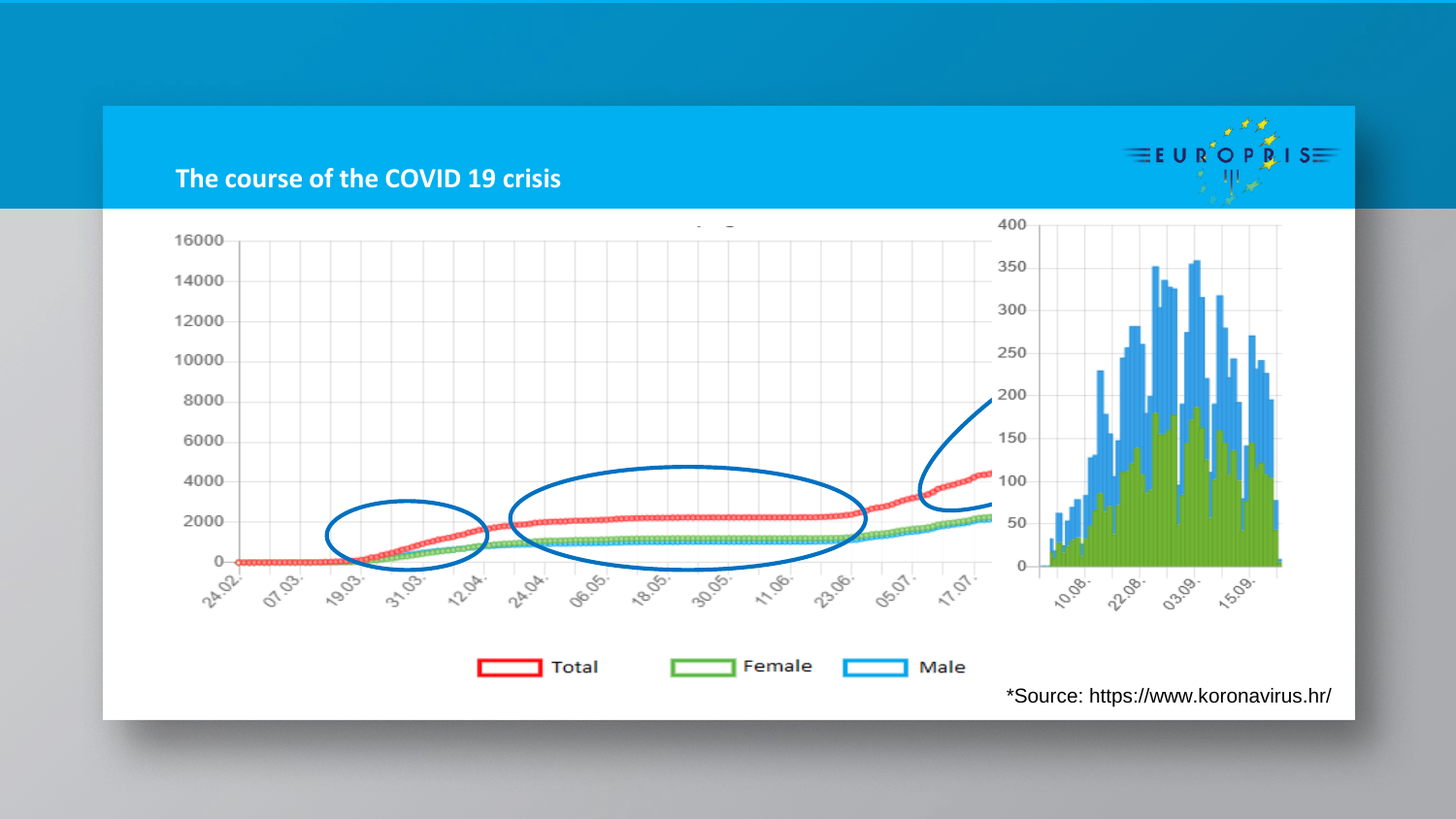#### **Earthquake**

#### **March 22, 2020 6:24h**

»5.5 degrees on the Richter scale »Epicenter within the city of Zagreb »The city center, where the old buildings are located, has suffered major damage.

#### **Impact on the Prison System**

»No significant damage to buildings »No influence on the organization of prisons or prisoners »Prisons ICT remained up and fully functioning



 $\equiv$ EUR<sup>"</sup>OPRIS $\equiv$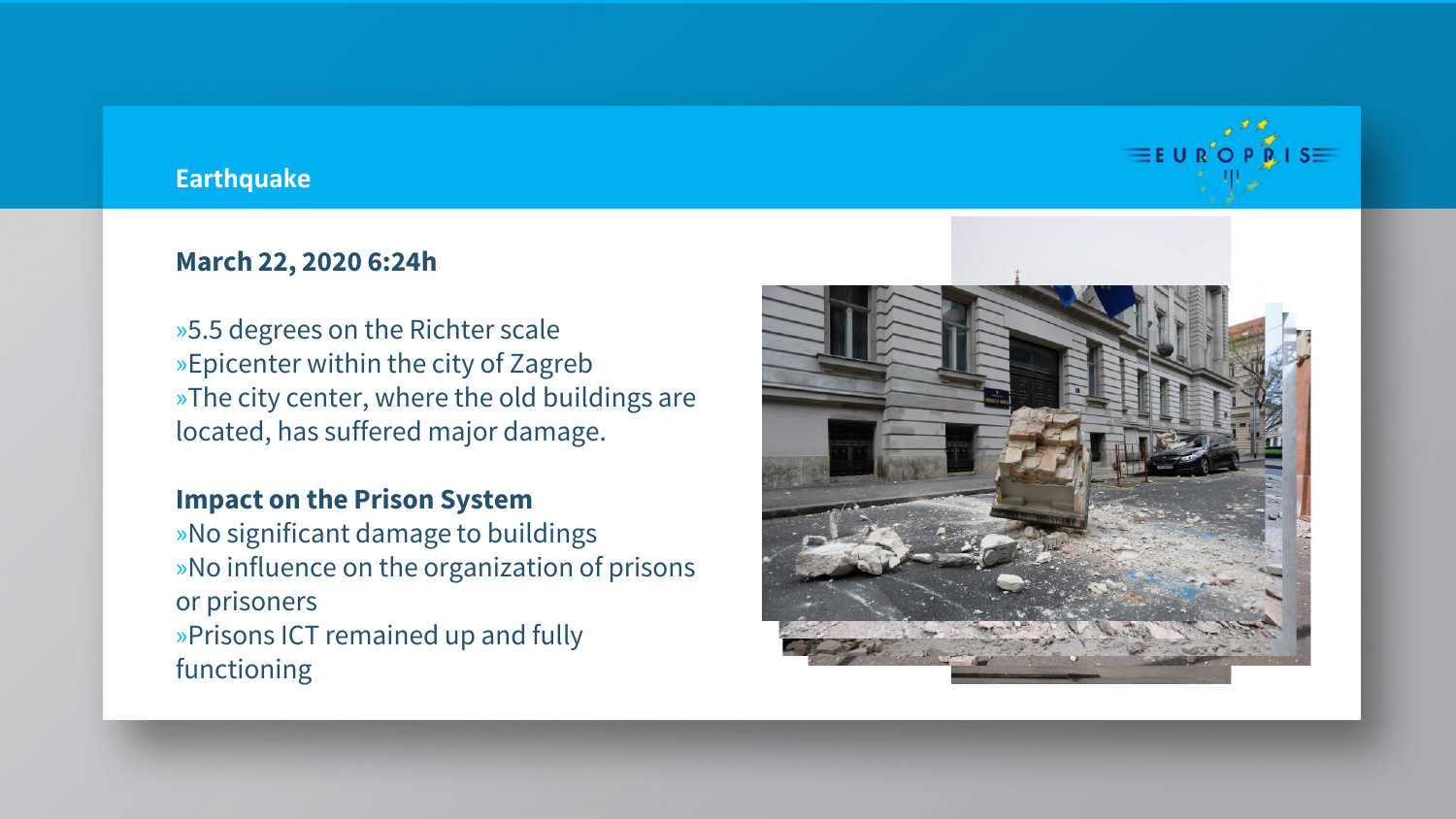

#### **GENERAL MEASURES IN THE PRISON SYSTEM**

#### **ORGANIZATIONAL MEASURES**

- » Visits are prohibited (From March 14 to May 25)
- » Additional phone calls have been approved

»Special procedures and instructions (Head Office and Croatian National Institute of Public Health)

» Conversion of the semi-open ward of the Zagreb Prison

\*The first measures and recommendations in the prison system started on 8.2. while the first case in the Republic of Croatia was 24.2.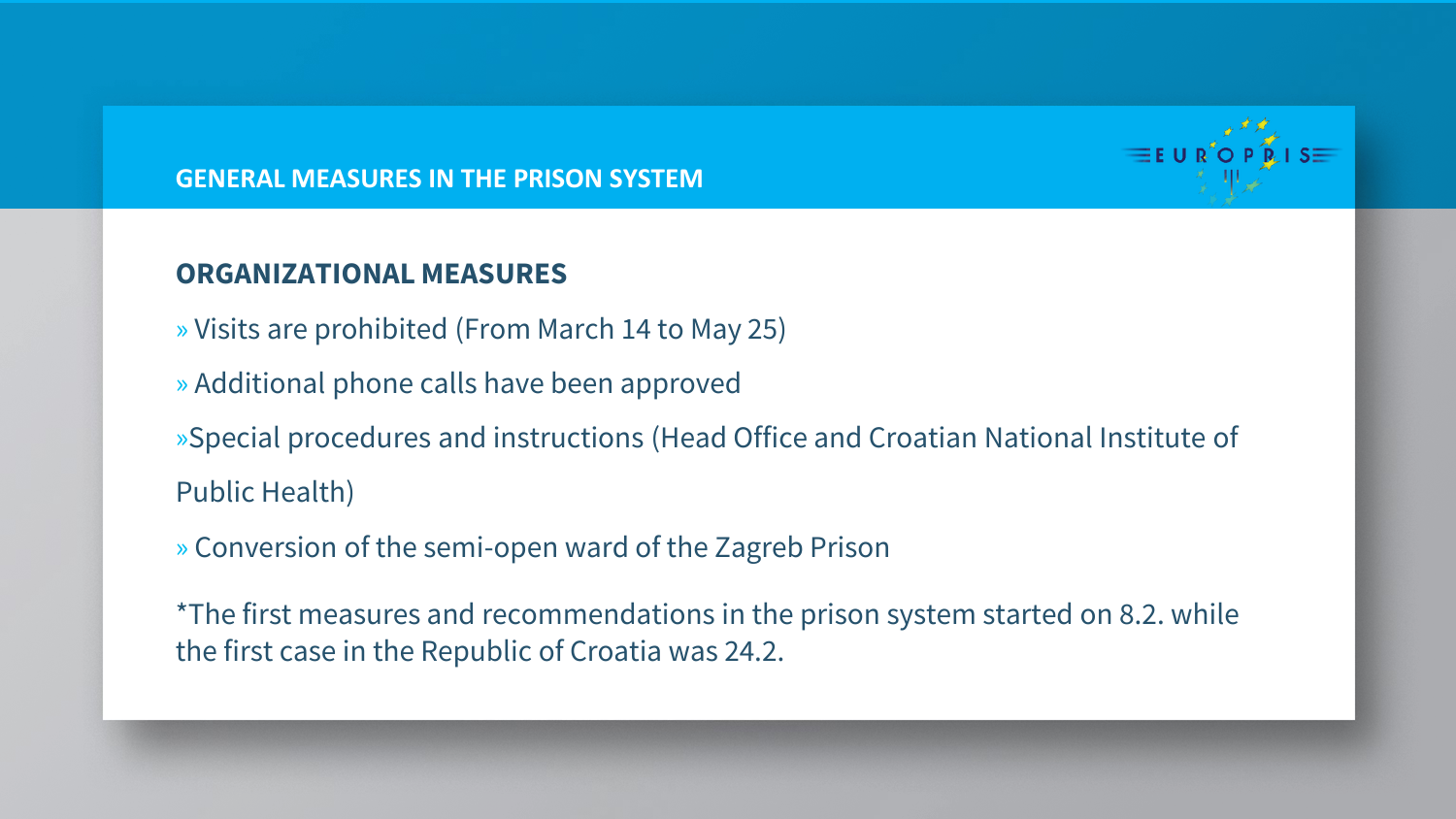

#### **ICT ORIENTED MEASURES – WORK FROM HOME**

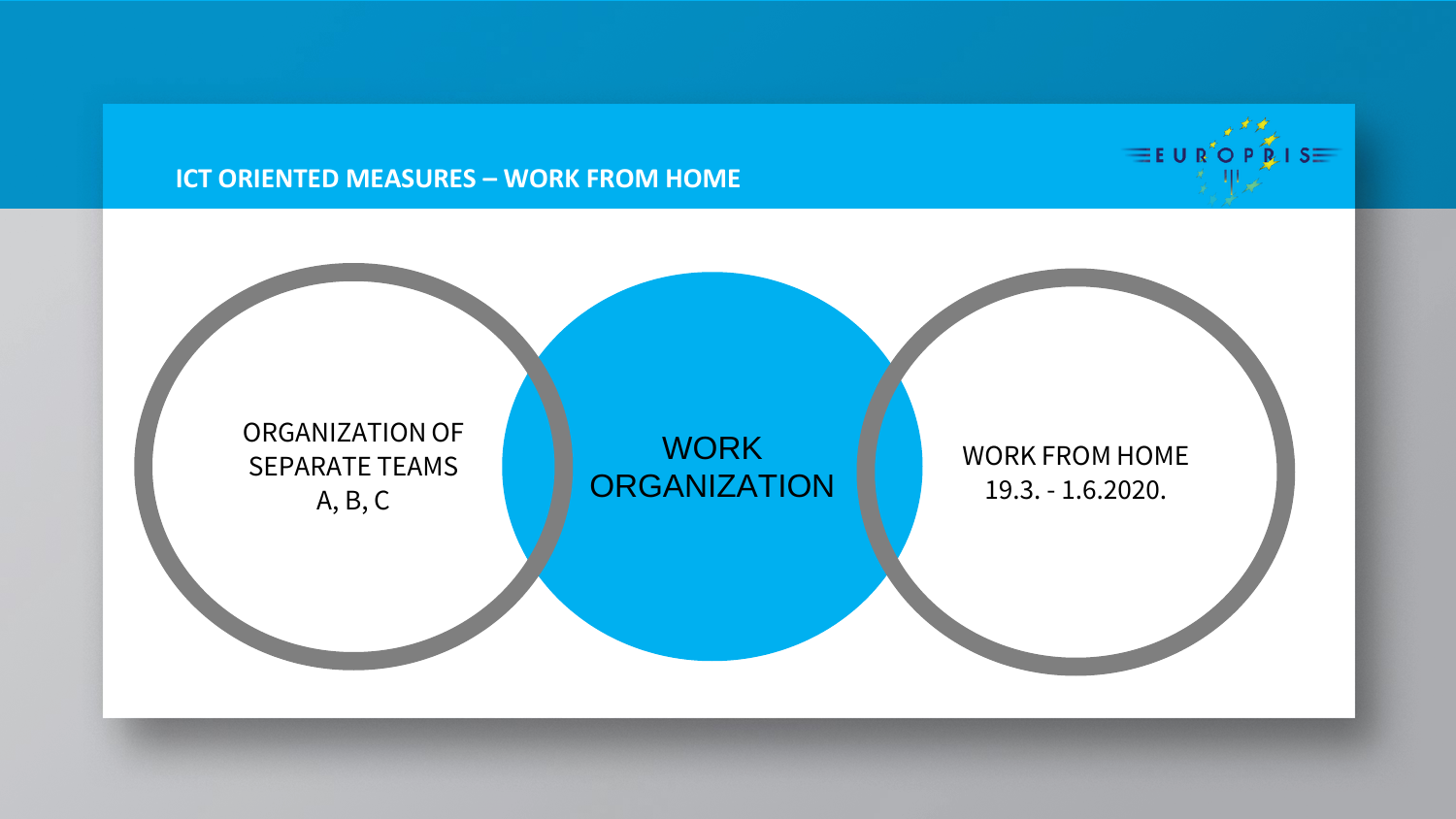

#### **ICT ORIENTED MEASURES – VIDEO LINK**



# **Video Link**

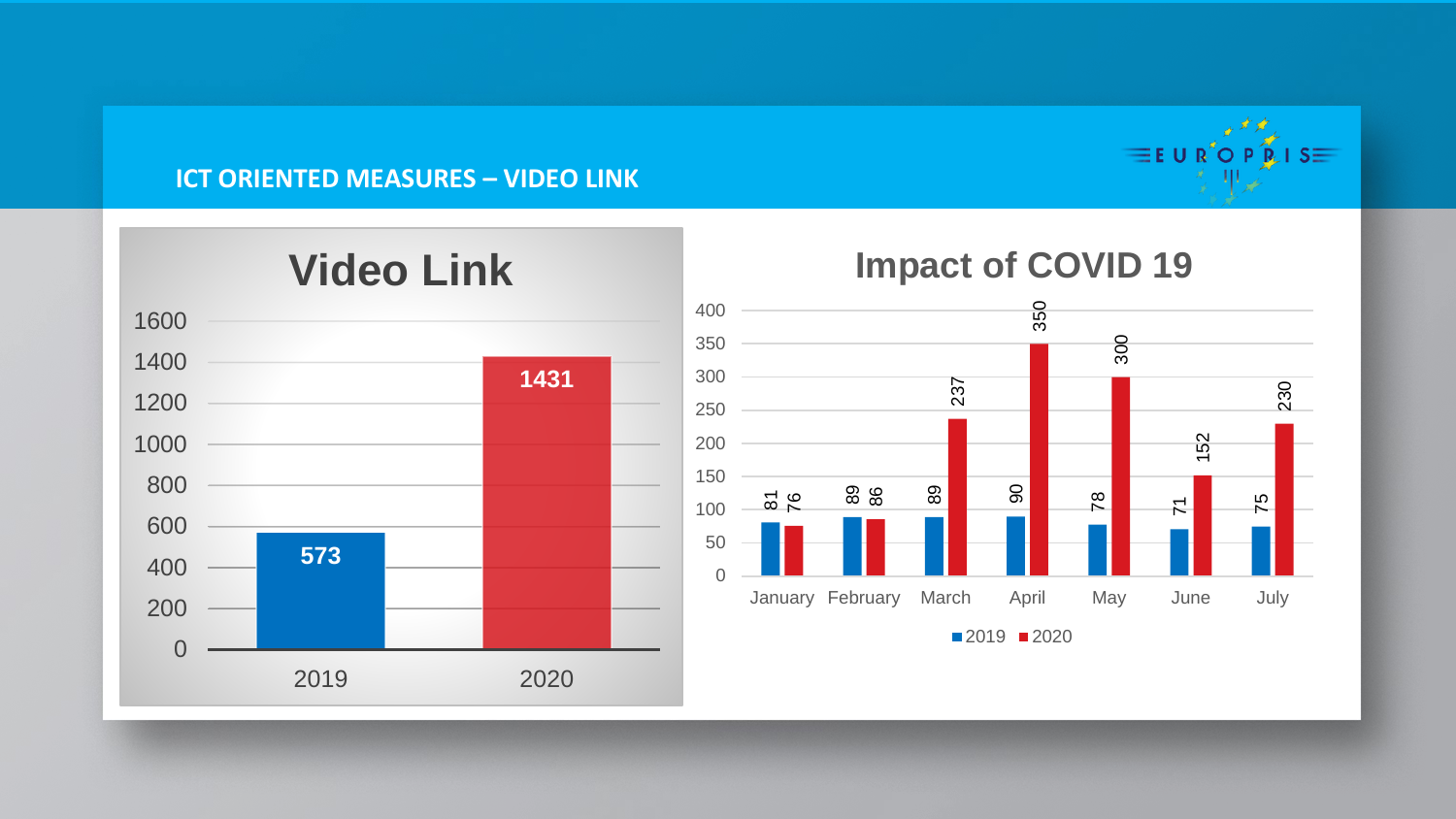

#### **ICT ORIENTED MEASURES – VIDEO VISITS**

| Pilot project "Video visits" in cooperat               | <b>Month</b> | 2020 |
|--------------------------------------------------------|--------------|------|
| <b>with UNICEF</b>                                     | January      | 38   |
| » Started in 2019<br>» It is carried out in 13 prisons | February     | 52   |
| » Children's visits to prisoners on the                | March        | 89   |
| execution of a prison sentence                         | April        | 306  |
| » Impact of COVID 19                                   | May          | 558  |
| » From April 2, 2020:<br>» Roll out in all prisons     | June         | 492  |
| » For all types of prisoners                           | July         | 558  |
| » Visits are not limited to children                   | August       | 570  |

#### **Impact of COVID 19 on Video visits**

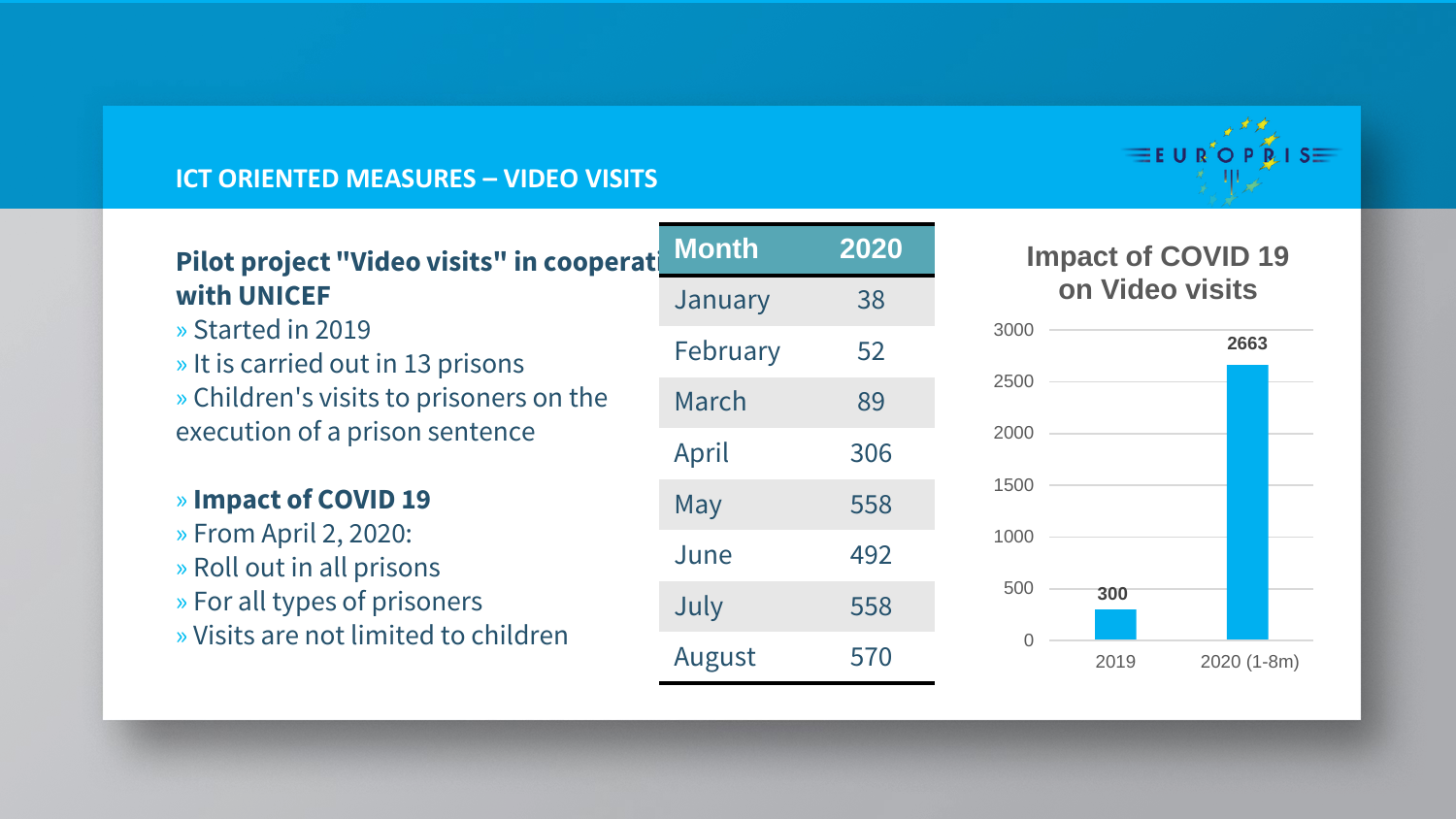#### **ICT ORIENTED MEASURES**

## »**Increasing link speed in prisons**



## »**COVID 19 web application**

- Verification of measures imposed on citizens
- Developed by the Ministry
- Access to National Data

# »**Checking body temperature**

- At the start handheld thermometers
- Later specialized fixed cameras at the entrances

 $\equiv$ E U R'O P  $R$  I S $\equiv$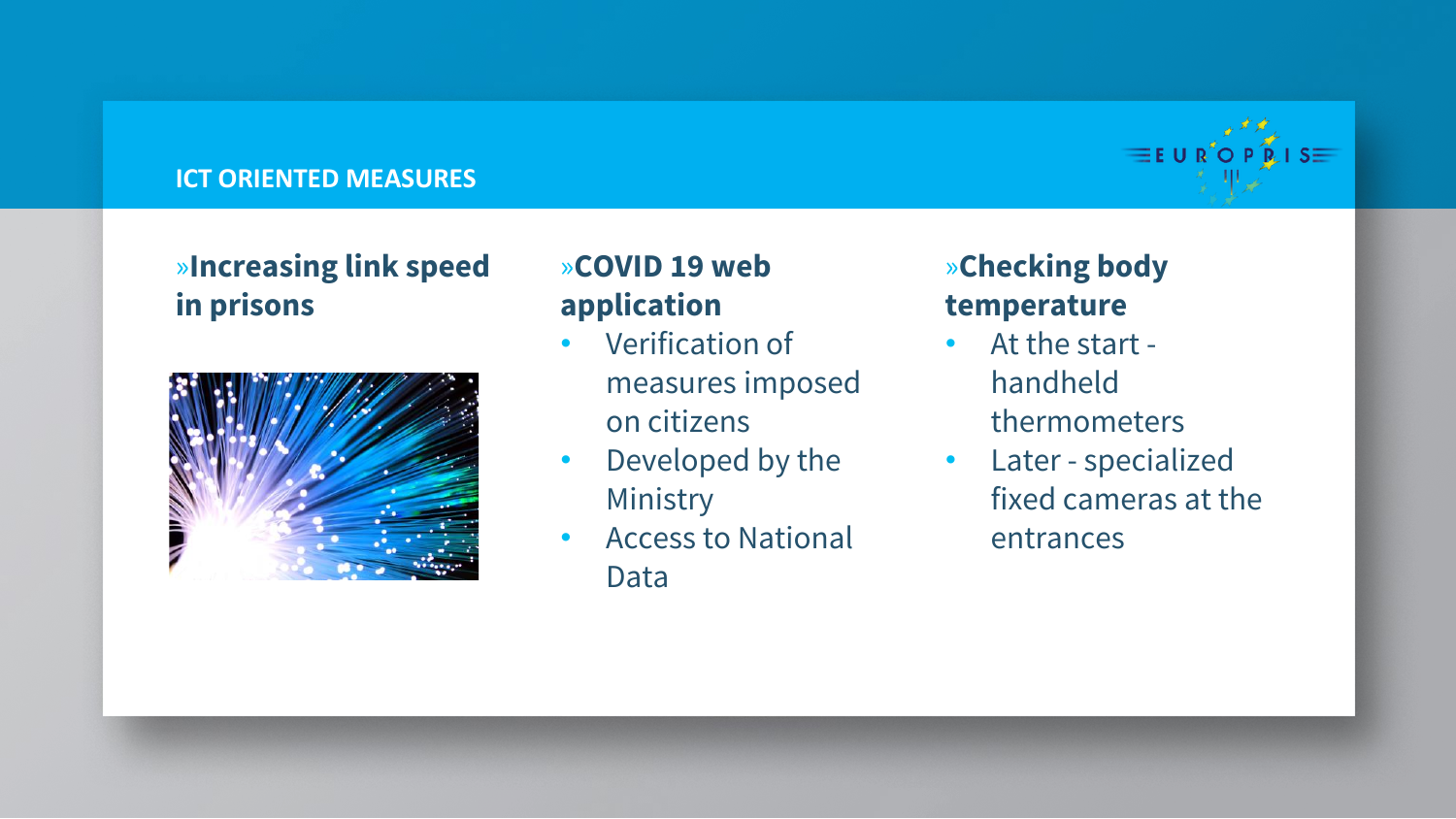

#### **RESULTS - SITUATION - SUCCESSFUL FIGHT AGAINST COVID 19**

## **COVID 19 did not spread in prisons**

» Several cases of COVID 19 occur among new prisoners – successfully prevented the spread of infection (Prescribed procedures for separating prisoners when entering prison)

» Several cases of COVID 19 among staff - successfully prevented the spread of infection

» The crisis has proven the good management potentials and flexibility of the system

» All our employees are responsible for the successful implementation of measures and prevention of the spread of the virus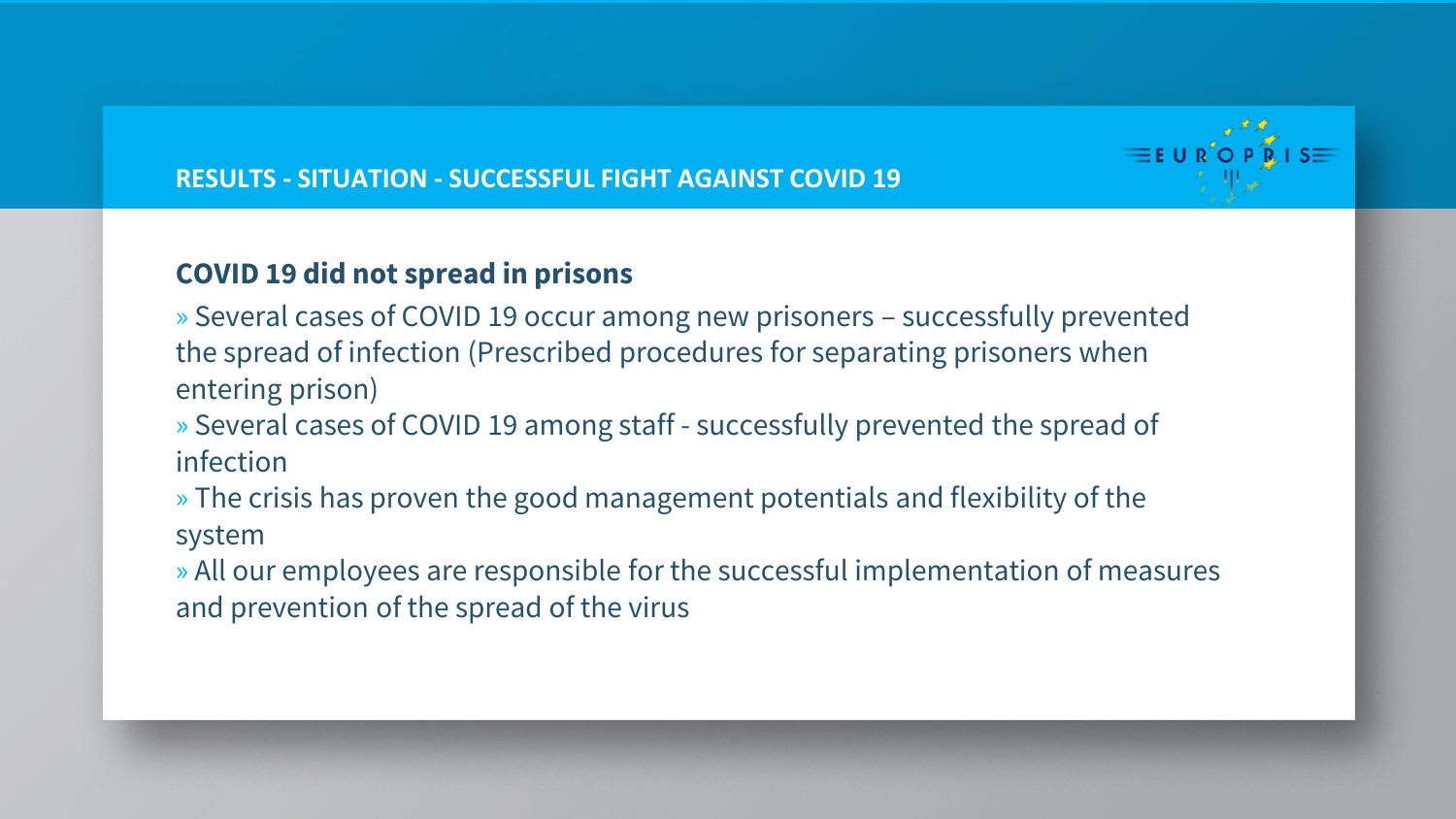# $\equiv$ EUR<sup>"</sup>OPRIS $\equiv$

#### **IMPACT OF COVID-19 ON THE USE OF TECHNOLOGY - CONCLUSION**

### **Despite numerous bad impacts on all segments of society**

- » COVID 19 has contributed to the increased use of ICT technologies in prisons » Mindset change - During the crisis, employees' confidence in new technologies increased
- » Awareness of the importance of new technologies has increased, which will make it easier to implement new projects in the future